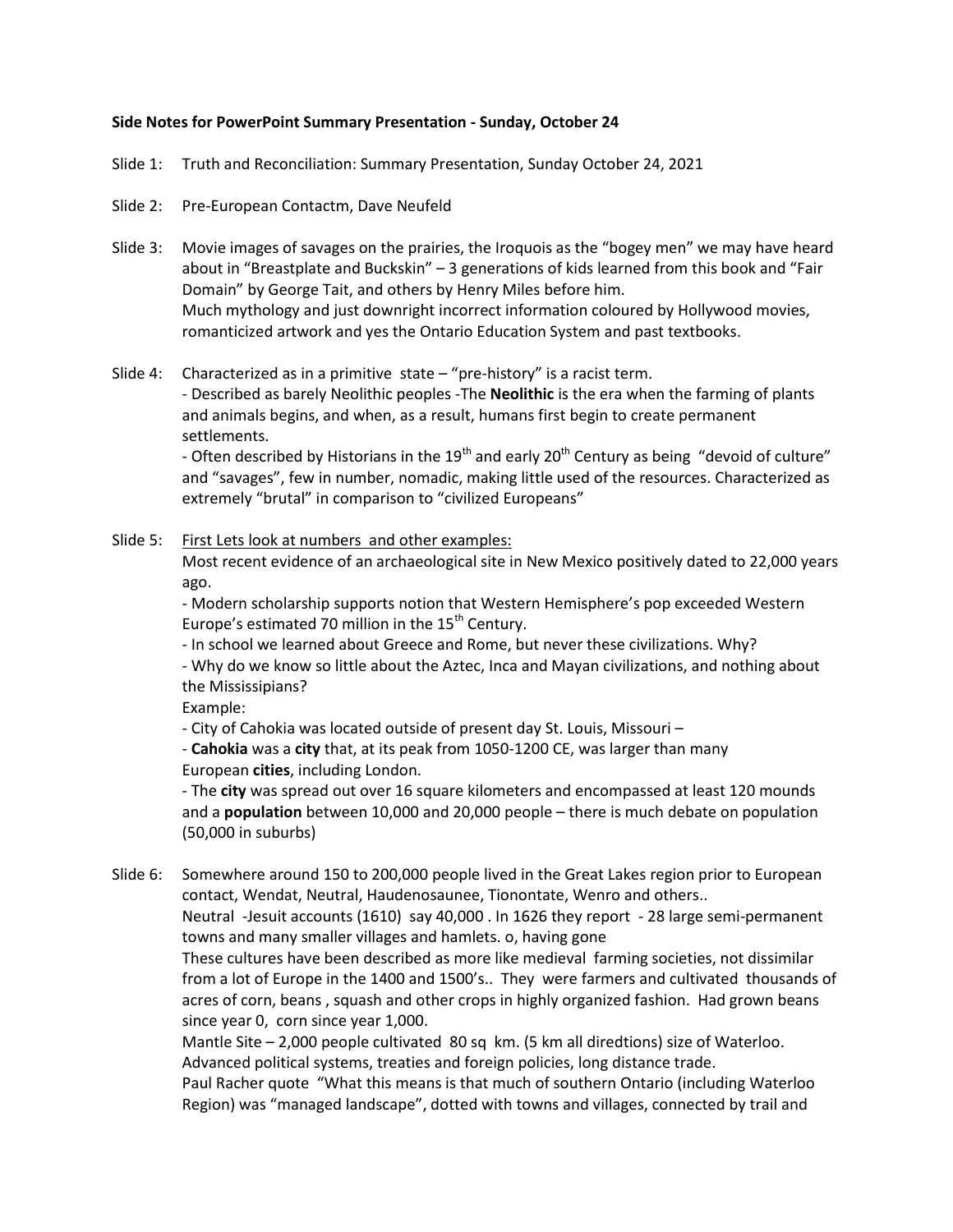road systems, and surrounded by land that was currently, recently or soon to be farm fields. Or land managed for a particular mix of wildlife and nut and berry crops." Much different picture than the great "primordial forest" we were taught about. ge, I think this might be a good time to wrap up. If there is anything for you to take away from my talk, I hope it is this: That the Colonial narrative has no basis in evidence and indeed, the archaeological and historical evidence *against* it is both vast …and all around us. As we try to repair the fractured relationship between Indigenous peoples and the Settler Society, those facts are going to come in handy.

# Slide 7: 1491 by Charles C. Mann - Contact followed a loose pattern:

- 1. Disease and destabilization
- 2. European newcomers ally with rival nations which cause inter-group warfare
- 3. Result is massive population collapse
- So what happens here? 1539 to 1701,
- Archaeological record shows that there is a sudden and unexplained consolidation of the confederacies in the 1500s. (coincides with Hernando de Soto (1539) in the Mississippian region and Jacques Cartier's arrival (1535/6) in the St. Laurence)
- Wendat consolidate to Penetanguishene, Neutral to Milton and Niagara
- Villages and towns become more heavily fortified with defensive palisades and "bastions" suggestive of increase and intensification of warfare.
- Jacques Cartier 1535 at Hochelaga and Stadacona (describes Hochelaga/Montreal as having 50 longhouses – a town the size of Mantle
- When Champlain arrives after 1603, the St. Lawrence is populated by the Algonquin and Montagnais and Stadacona, Hochelaga and the St. Lawrence Iroquoians are gone. (70 years later)
- Champlain in the 1600s, and shortly thereafter the Jesuits recount incredible epidemics which decimate the Iroquoians – estimates of 60% of population dies.
- Destabilization of confederacies, beaver wars or rather wars of condolence, amalgamations and re-locations.
- Slide 8: By 1701, warfare ends with the Dish with One Spoon Treaty
	- Inland Mississauga were here when the Mennonites arrived around 1800
	- Haudenosaunee consolidate back to traditional territory of New York, with understanding that Southwestern Ontario is a shared resource.
	- The Inland Mississauga lived semi-permanently along the banks of the Grand River, and tributaries and both farmed, hunted and gathered foods throughout the area including Wilmot Township. Farms tended to be smaller, with nuclear and extended families. The "seasonal rounds" style of land use was more the norm.
	- Highly valued fishing "stations" were located along the river systems. Often became European Town Sites, such as Galt.
	- When the Mennos arrived there are numerous anecdotal accounts of the Indigenous people in the area. They traded in basketry, foods such as game and fish stocks. They were paid to hunt wolves, and continued to gather wild foods, again according to family accounts, through the  $19<sup>th</sup>$  Century. Sadly interactions were not always positive, as newcomers did not recognize any indigenous right to be here.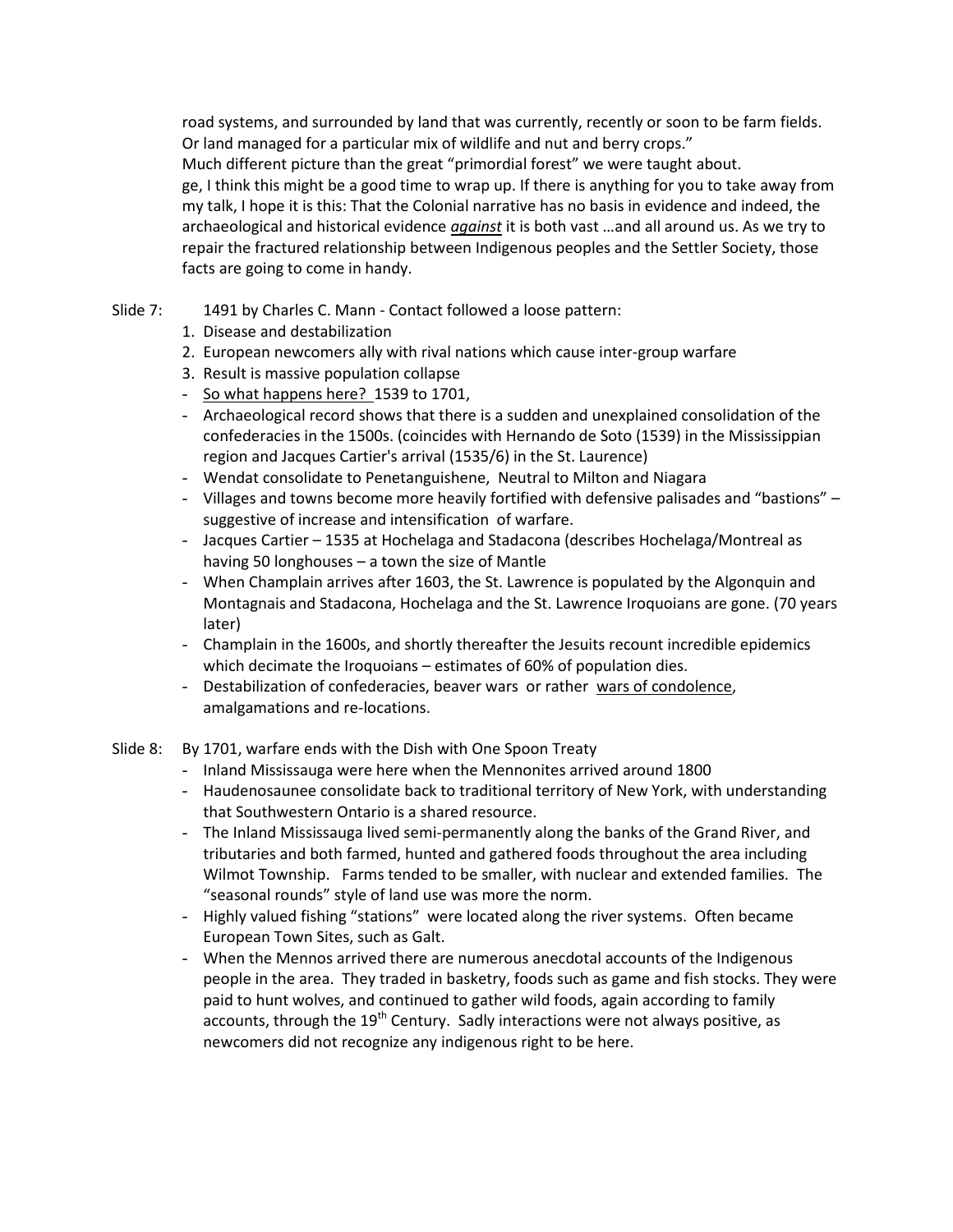### **Slide 9: Doctrine of Discovery, Ron Flaming**

Doctrine of Discovery is based on simple idea that if you discover something that does not belong to anyone it can be yours if you claim it. Makes sense, right?

Slide 10: In the 15<sup>th</sup> century European sailors came across lands they had not known about. They discovered their existence. However, they found people living there, so it seemed the land might already belong to someone. But the Church came to help. Several popes published decrees as God's representatives on earth. Collectively known as the "Doctrine of Discovery", these proclamations defined land as empty, not belonging to anyone, if it was not claimed by a Christian monarch. This doctrine defined the people living on discovered lands as lower than Europeans, worthy of being overthrown, and not worthy of the of sovereignty of their home lands. The Doctrine authorized, and even mandated, European mercenaries to conquer and enslave the people living there, and to seize the land for Christendom and European monarchy. These proclamations are called a "Doctrine" because they constitute a truth declaration by the church.

This painting depicts the attitude of the Doctrine of Discovery towards people indigenous to the lands Europeans found. Here, the Arawak representative is depicted as bowing down while bringing forward an offering to the proud blond haired Columbus.

Slide 11: ` In a proclamation of 1455 Pope Nicholas V spoke as the key-holder of the heavenly kingdom and the representative of Christ while decreeing "ample faculty" for the King of Portugal *to invade, search out, capture, vanquish, and subdue all Saracens (Muslims) and pagans whatsoever, … and the kingdoms…and all movable and immovable goods whatsoever held and possessed by them and to reduce their persons to perpetual slavery, and … appropriate to himself and his successors the kingdoms … and goods, and to convert them to his … profit* In 1493 Pope Alexander VI decreed it *is your duty, to lead the peoples dwelling in those islands and countries to embrace the Christian religion ... in order that you may enter upon so great an undertaking with greater readiness... We, … out of the fullness of our apostolic power... [say that] any of said islands have been found by your envoys … assign to you and your heirs and successors … forever ... With this proviso … that none of the islands and mainlands, found … be in the actual possession of any Christian king or prince* 

Slide 12: In summary, European powers were seeking land to conquer and colonize and wealth to extract.. The Doctrine of Discovery provided a papal blessing and Christian justification for claiming territory where other people already lived. European monarchs, explorers and eventually colonists understood they had a divinely sanctioned right, or at least divine permission, for actions that would otherwise have been considered as injustice and theft.

- Slide 13: The attitude towards Indigenous peoples championed by the Doctrine of Discovery leads to a deeply rooted disrespect and disregard of Indigenous peoples. European and later Canadian governments felt it acceptable to make treaties in bad faith or to break treaties they had previously made. Their intent was to eliminate the people, their history, their relationship and care for the land.
- Slide 14: The Doctrine of Discovery is not an event in the distant past.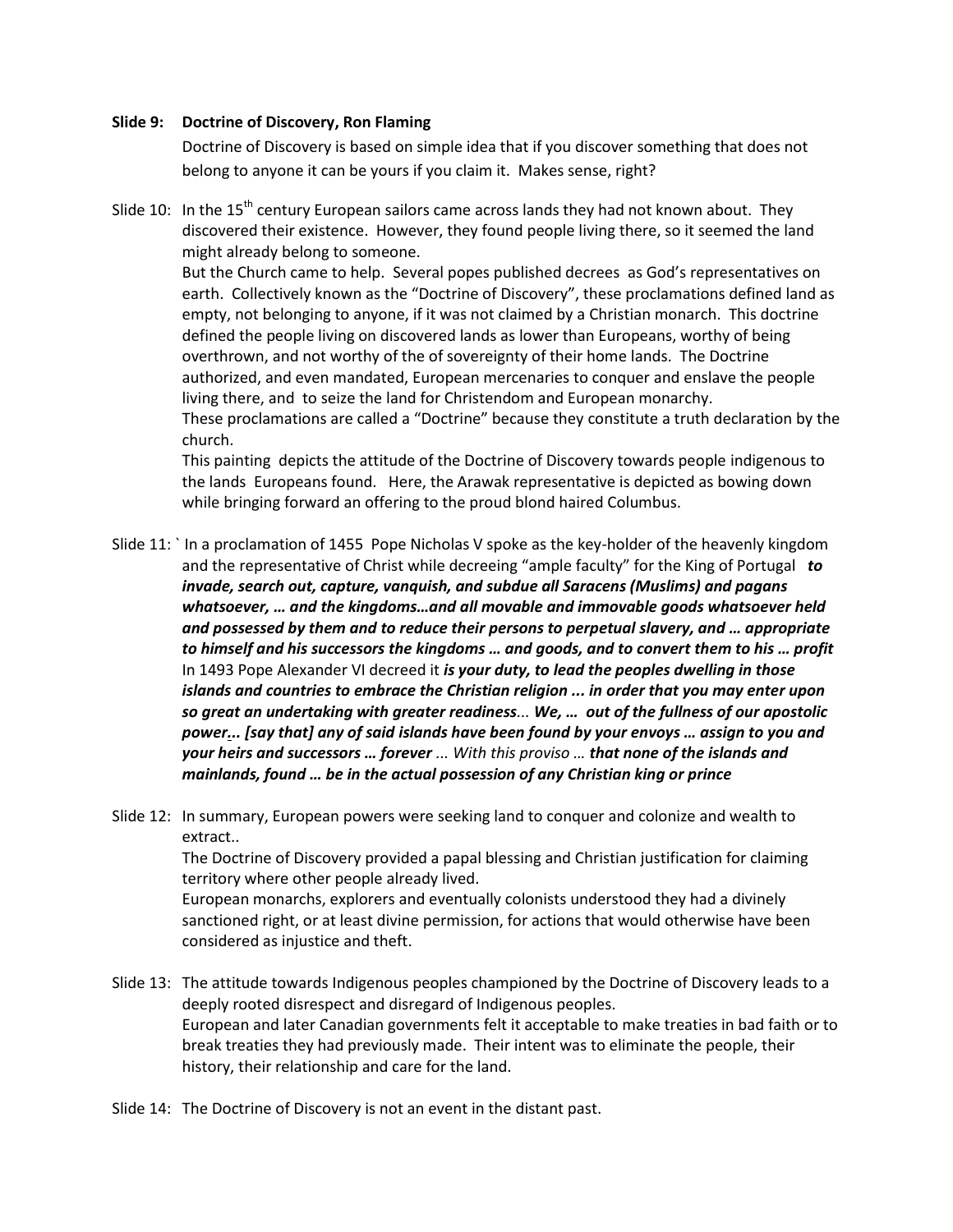It is at the foundation by which the Crown, the federal government, claims the land that is now Canada.

The Doctrine justified the domination of many Indigenous peoples by the European people of Christendom.

The Doctrine declares the Western Christian world view and values as inherently true and Indigenous values backward and impediments to progress. For example, in the West we believe that water and land have their highest value as economic resources, rather than as relatives who sustain us and keep us alive.

Slide 15: Crown land belongs to Canada because England claimed it. The Crown sold that land to European settlers and gave them deeds to the property.

> The validity of our property deeds today depends on the legal history and chain of deeds stretching back to the "original" crown claim to the land that is still recognized today. In 1990 in the case called *"R v Sparrow*" about Indigenous fishing rights in B.C. the Supreme court of Canada stated: "*while British policy towards the native population was based on respect for their right to occupy their traditional lands, […]there was from the outset never any doubt that sovereignty and legislative power, and indeed the underlying title, to such lands vested in the Crown."*

*<https://scc-csc.lexum.com/scc-csc/scc-csc/en/item/609/index.do>*

In the 2014 decision regarding Tsilhqot'in Nation versus British Columbia*,* the Supreme Court of Canada ruled: "*At the time of assertion of European sovereignty, the Crown acquired radical or underlying title to all the land in the province."*

"Tsilhqot'in Nation v. British Columbia," Supreme Court Judgements, [https://scc](https://scc-csc.lexum.com/scc-csc/scc-csc/en/item/14246/index.do)[csc.lexum.com/scc-csc/scc-csc/en/item/14246/index.do,](https://scc-csc.lexum.com/scc-csc/scc-csc/en/item/14246/index.do) par.69.

Slide 16: The 49<sup>th</sup> Call to Action of The Truth and Reconciliation Commission final report in June 2015 said:

49. We call upon all religious denominations and faith groups who have not already done so to *repudiate* concepts used to justify European sovereignty over Indigenous lands and peoples, such as the Doctrine of Discovery and terra nullius.

A quick internet search comes up with a variety of synonyms that help define what "repudiating" something means: to repudiate is to reject, abandon, refute, disclaim, set aside, rescind or retract.

I think repudiating the Doctrine of Discovery means letting go of the Doctrine as the basis for relations on the land of Canada. I think of Paul's letter to the Philippians (RSV) in which he said Jesus "did not count equality with God a thing to be grasped, but emptied himself", or "let go" of his power.

We can't replace history or turn the clock backwards to a former time. But we can let go of the attitude that justifies our dominance over others. We can treat people with the same respect we want to be treated. We can honour the treaties that exist.

Slide 17: We can move forward from the way things are now on a new basis. We can acknowledge the current structures and patterns that have obvious and hidden roots in the Doctrine of Discovery. Then we take the next steps to forge different ways of living together on the land. Mark MacDonald, Indigenous Bishop of the Anglican Church of Canada, said "don't only advocate, but walk with us".

That is the path of reconciliation. It is a path which proceeds by respecting the people and the treaties that have been made.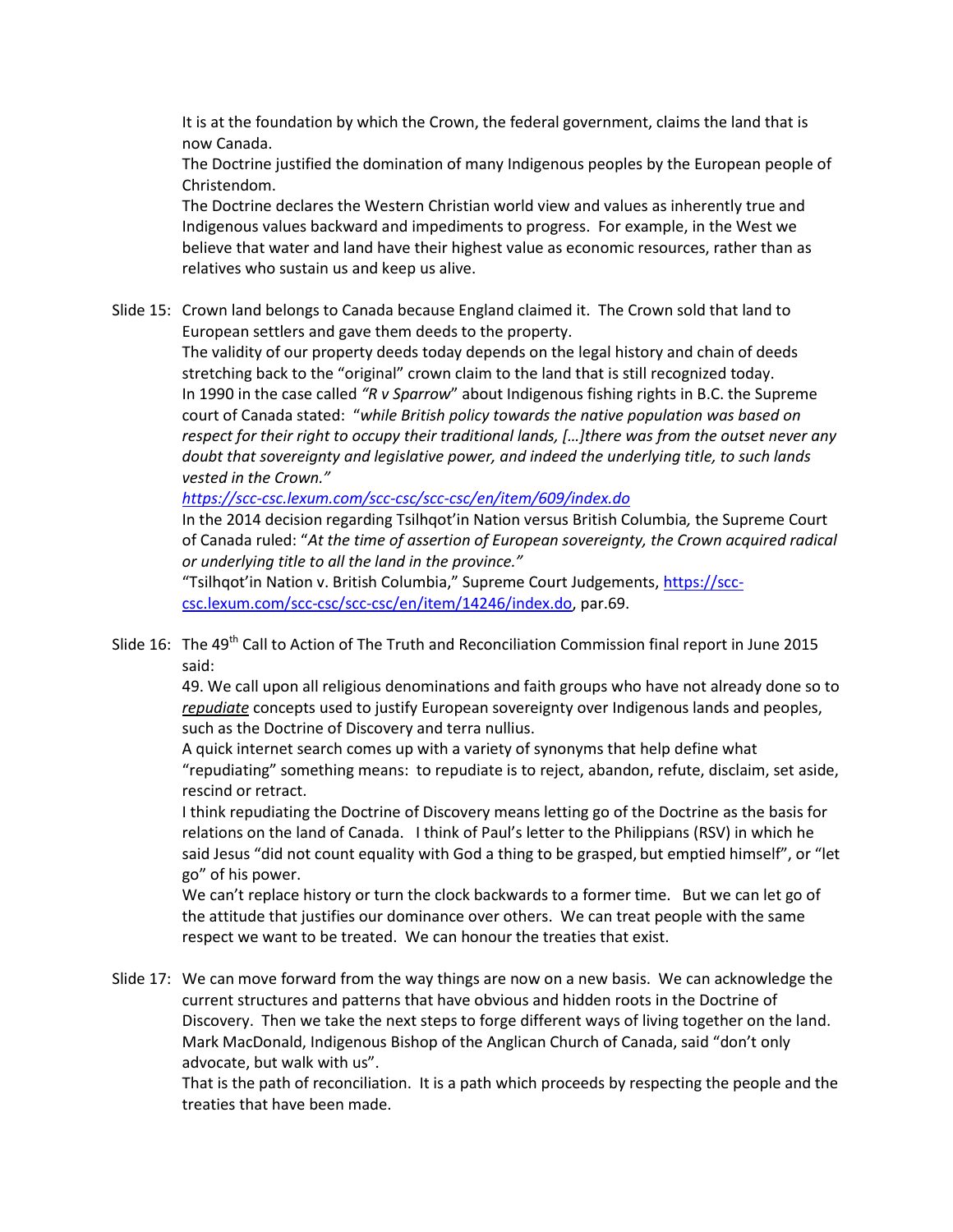This image depicts the first Euro-Indigenous treaty on North America – the Two Row Wampum agreement between the Dutch and the Haudenosaunee. It suggests a perspective, a way forward, on the path of reconciliation. The two purple stripes representing two peoples travelling side by side sharing the river of life in peace and friendship, forever.

# **Slide 18: Residential Schools, Bernie Burnett (Slides 18-28)**

# **Slide 29: Understanding Our Worldviews and Concepts of Land, Anne Brubacher**

Slide 30: These past number of years, we have been hearing a lot about Land Back. There's 1492 Land Back Lane in Caledonia where Waterloo North and other churches have been taking meals. Then there was the Landback Camp that was next door here at Laurel Creek. You may wonder what is it that the Indigenous people want and there is no doubt that Land Back can mean different things to different people both within the Indigenous community and

within our own Settler communities.

But before going down the Land Back road, I believe it is important for us to understand that we all tend to come to the question of land from very different perspectives or worldviews and in order to mover forward in reconciliation, it is important for us to understand these differences.

As a white colonial settler, I want to be careful about speaking on their behalf. Much of what I am sharing is speaking in generalities.

Slide 31: If you have ever attended an Indigenous gathering you will know that most of them open with a Thanksgiving Address The Address is not just a rote list of gratitudes. It has a format and structure. As the opening of a ceremony, it can go on at length, for an hour and even longer. If we are not prepared for it, it might feel off-putting. "Let's get on with the agenda," we might think. But for the Indigenous people, the Thanksgiving Address set the tone for what is about to happen.

It speaks to their deep connection to the land because after all, that it where all life comes from.

Land for them, is a very broad term. Creation might be a better one. It is everything that is part of the natural world so the Address includes gratitude for:

- … the land and the waters
- … the 1-leggeds, meaning the trees
- … the plants, including the medicines they provide…
- … the animals and the birds that feed us…
- … the sun, the moon and the stars
- … the 2-legged, meaning those of us and we are just one part of this larger creation
- … Then there is gratitude for the Creator who made it all happen.

There's a relationship between every part of the land because it is what supports us and everything else. There's a reciprocity in it all.

Many of you have read Braiding Sweat Grass by Robin Wall Kimmerer. She speaks of this integral relationship when she says "In some Native languages the term for plants translates to "those who take care of us." I like this quote because it speaks to humility, wisdom and respect that are part of the Grandfather teachings.

Slide 32: The Grandfather Teachings come out of the Anishinaabe sense of gratitude where all of creation, including each other are treated with: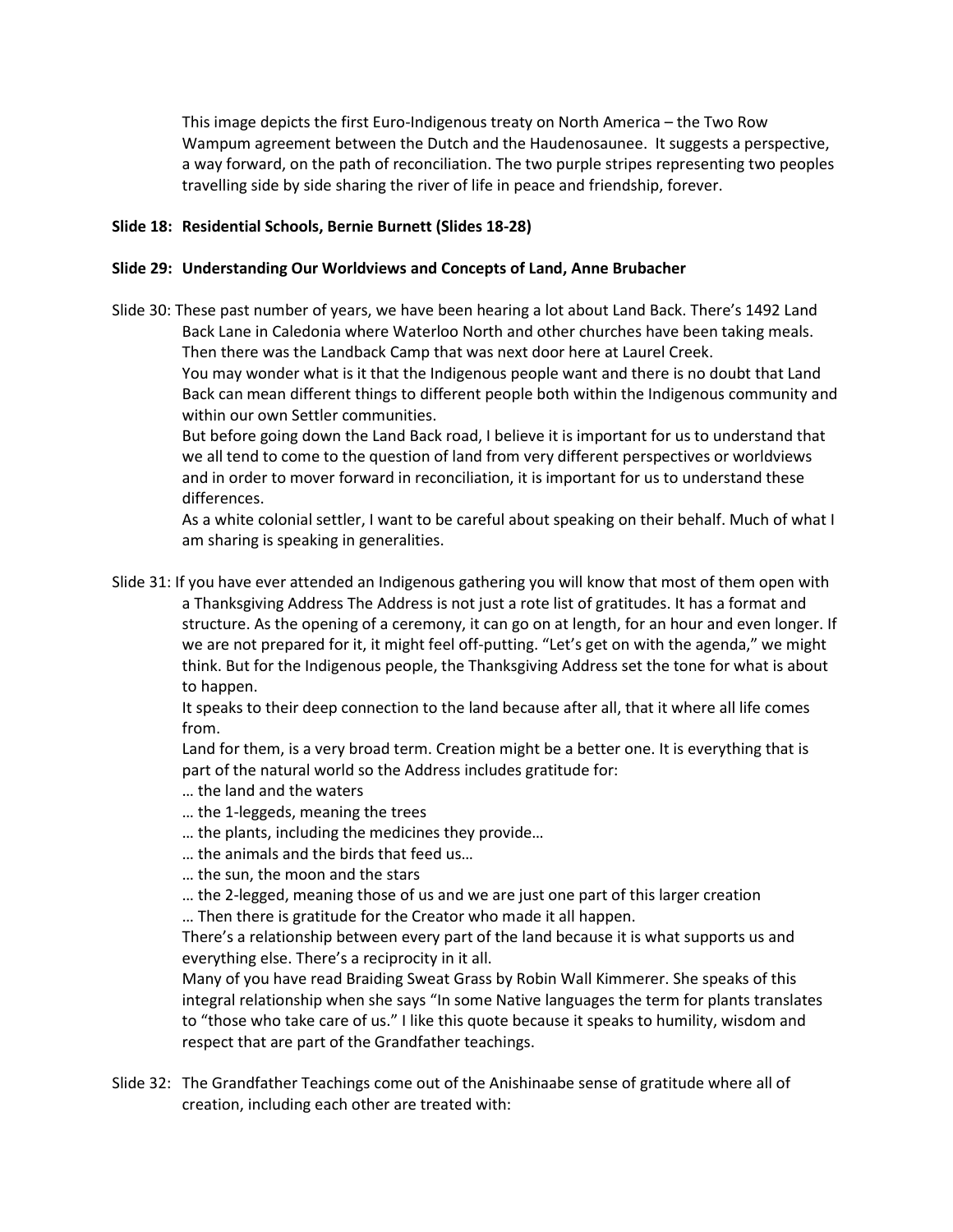- 1. Humility
- 2. Truth
- 3. Honesty
- 4. Wisdom
- 5. Bravery
- 6. Respect
- 7. Love

Perhaps you have read Indigenous stories or watched movies of a hunter who is about to kill a dear. At the last moment, the dear stops and looks the hunter the eye as if to say "you may take me" and with gratitude, humility and respect, the hunter releases his quiver. It is with gratitude that Indigenous offer tobacco …in recognition of the gift that has been offered …whether that gift is a teaching from another person …or if it is from the garden that produced a picking of beans …or the dear that will feed the hunter's family for the long winter ahead.

Slide 33: We all have worldviews. It's how we have been taught to relate to the world and to each other. There is lots that we have in common with other cultures but there are also places where our understandings differ significantly and so it is with the Indigenous culture. These are but a few differences and again I emphasize that they are very general. I have bolded 3 that I think speak to our understandings of land, possessions and what's important:

**Indigenous: Land is sacred and for the benefit of all creation – the waters, the animals, the trees, the plants …and humans too**

**Western: The land and its resources should be available for development and extraction for the benefit of humans.**

**Indigenous: Human beings are not the most important in the world. There's a relational circle.**

**Western: Human beings are most important in the world. We're at the top of the pyramid** 

**Indigenous: Amassing wealth is important for the good of the community Western: Amassing wealth is important for the good of the individual** 

Slide 34: Back in the fall of 2019, before the pandemic, Darren Thomas was one of the Third Age Learning speakers at RIM Park. He spoke about 2 distinct views about land held by Indigenous and Western peoples which I found very helpful. He boiled it down to 5 points or generalizations:

Indigenous: Land collectively belongs to future generations Western: Land is an individual's private property

Indigenous: Everyone should benefit from the land Western: Land is viewed as a commodity with equity for the person/group who owns it

Indigenous: Take what you need but use all that you take Western: Land is for personal benefit. What can I get from it or what can we as a corporation earn from it.